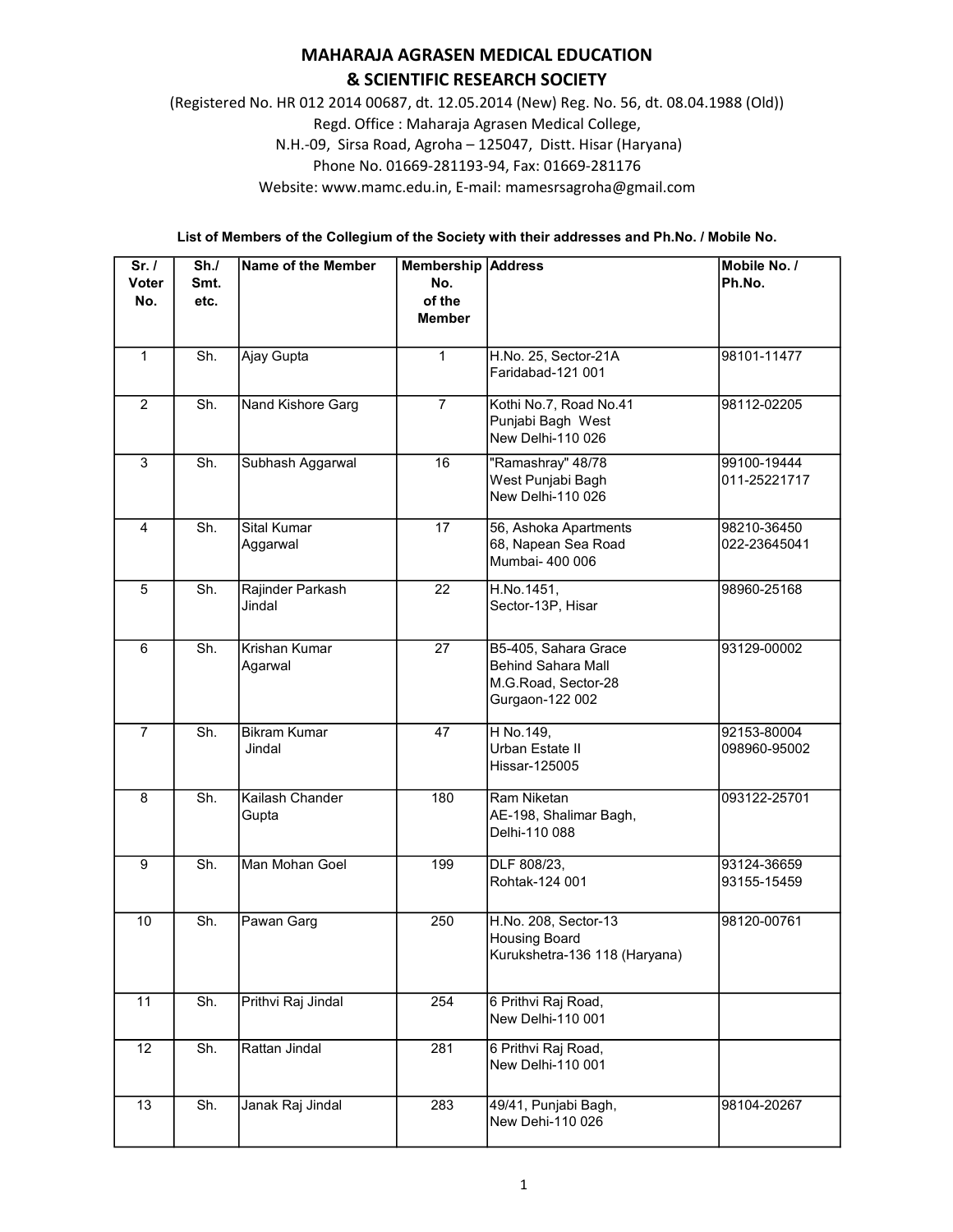| Sr. /<br>Voter  | Sh.<br>Smt.                | Name of the Member           | <b>Membership Address</b><br>No. |                                                                                             | Mobile No. /<br>Ph.No.                    |
|-----------------|----------------------------|------------------------------|----------------------------------|---------------------------------------------------------------------------------------------|-------------------------------------------|
| No.             | etc.                       |                              | of the<br><b>Member</b>          |                                                                                             |                                           |
| 14              | $\overline{\mathsf{Sh}}$ . | Ram Gopal Garg               | 284                              | Kothi No. 9,<br>Urban Estate-II, Hissar                                                     | 98961-01673                               |
| 15              | Sh.                        | Ramniwas Goyal               | 321                              | Ward No.21,<br>Near Old Bus Stand<br>VPO:Mandawar<br>Distt: Dausa-321 609, Rajashthan       | 94140-76148<br>96948-47848                |
| 16              | Sh.                        | Satya Nand Arya              | 341                              | Sukshiti<br>7/78, West Punjabi Bagh,<br>New Delhi-110 026                                   | 93139-23155                               |
| 17              | Sh.                        | Sajjan Jindal                | 360                              | 6 Prithvi Raj Road,<br>New Delhi-110 001                                                    |                                           |
| 18              | Sh.                        | F.C.Garg                     | 440                              | Naturalle, D-3,<br>Vasant Kunj, Bhatta Road,<br>New Delhi-110070                            | 98717-99938                               |
| 19              | Sh.                        | Anand Swarup Agarwal         | 447                              | 12/02, City Thana Road<br><b>Barah Mohalla</b><br>Hissar- 125001                            | 94162-46676<br>94661-30572<br>97293-39034 |
| 20              | Sh.                        | Amit Kumar Singhal           | 448                              | H.No. 970, Sector 9-11<br>Hisar-125 001                                                     | 98964-95447                               |
| 21              | Sh.                        | <b>Arun Sarlia</b>           | 453                              | 25, Urban Estate- II<br><b>Hissar- 125005</b>                                               | 94160-43360                               |
| 22              | $\overline{\mathsf{Sh}}$ . | Anil Jindal                  | 455                              | 1653, Urban Estate- II<br><b>Hissar-125005</b>                                              | 92155-22548                               |
| 23              | Sh.                        | Ashok Kumar Goyal            | 477                              | <b>SCF-104,</b><br>Green Square Market, Hisar                                               | 94160-23344                               |
| $\overline{24}$ | $\overline{\mathsf{Sh}}$ . | <b>Bharatendu Gupta</b>      | 481                              | A-3, Old Staff Colony<br>OP Jindal Marg<br>Delhi Road, Hissar-125 005                       | 98960-48186                               |
| 25              | Sh.                        | <b>Brahma Nand Goyal</b>     | 488                              | Shop No.80-A,<br>Anaj Mandi,<br>Bhattu Kalan- 125 053<br>Distt:Fatehabad                    | 94161-39596                               |
| 26              | Sh.                        | <b>Bharat Bhushan Bansal</b> | 490                              | M/s Bharat Mill Store<br>Shop No.7,<br>Near Sushila Bhawan<br>Old Mandi Road, Hisar-125 001 | 94160-23909                               |
| 27              | Sh.                        | C.D.Garg                     | 497                              | H.No. 222, Sector-13<br>Hisar-125 005                                                       | 98960-20478                               |
| 28              | Sh.                        | Davender Goyal               | 498                              | H. No. 1601/1, Goyal Kutir,<br>Vijay Nagar,<br>(Near Dr. R.T. Gulati)<br>Hissar-125 005     | 98964-37122                               |
| 29              | Sh.                        | <b>Dilip Mittal</b>          | 500                              | 11-B, DC Colony<br>Near: Tagore School<br>Hissar-125005                                     | 99960-25370                               |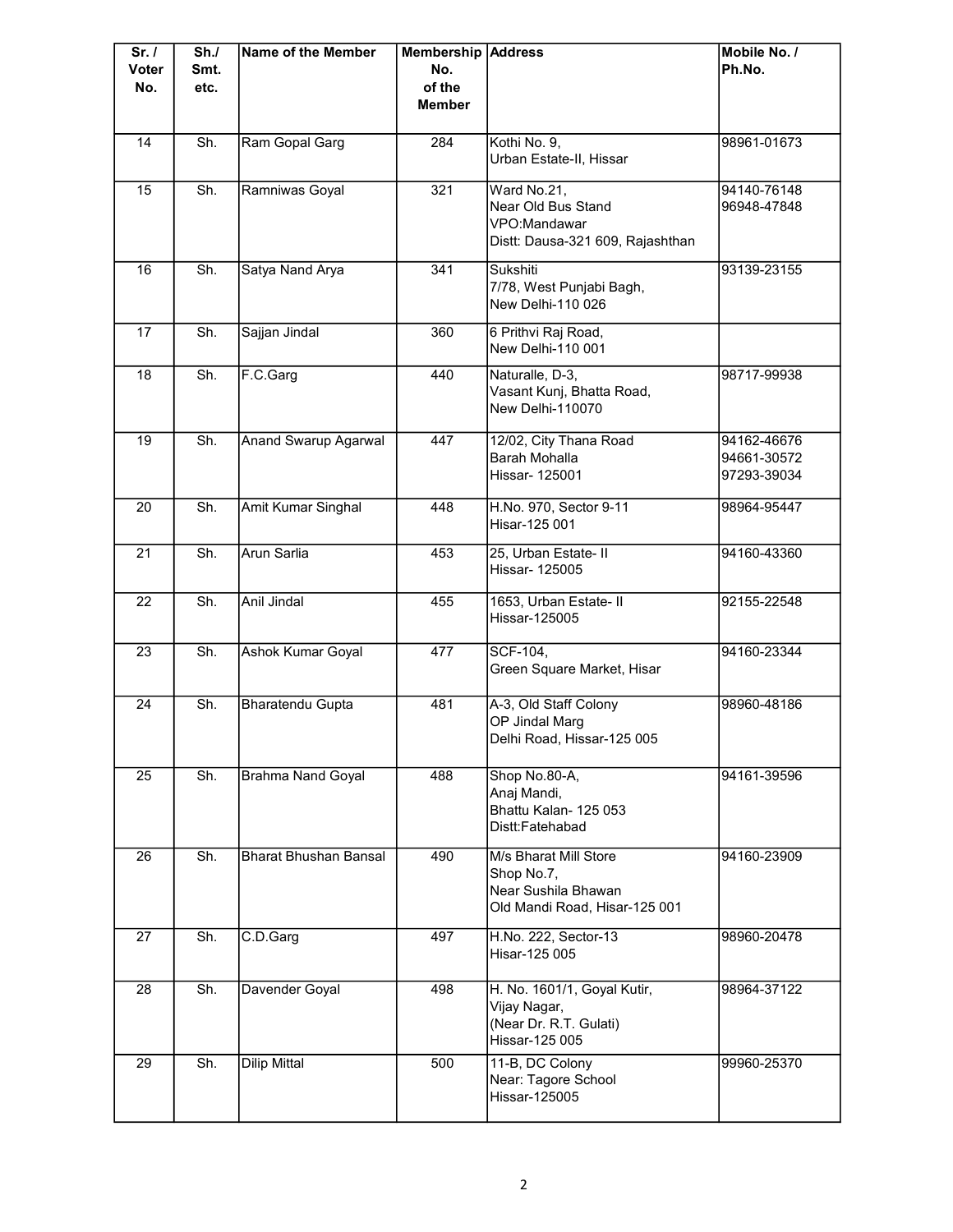| Sr. /<br>Voter  | Sh./<br>Smt.               | <b>Name of the Member</b> | <b>Membership Address</b><br>No. |                                                                                          | Mobile No. /<br>Ph.No.       |
|-----------------|----------------------------|---------------------------|----------------------------------|------------------------------------------------------------------------------------------|------------------------------|
| No.             | etc.                       |                           | of the<br><b>Member</b>          |                                                                                          |                              |
| 30              | $\overline{\mathsf{Sh}}$ . | D. N.Gupta                | 502                              | H.No. 20, Sector 9-11<br>Hisar-125 001                                                   | 98964-20998                  |
| $\overline{31}$ | $\overline{\mathsf{Sh}}$ . | Dayanand Jindal           | 505                              | H.No. 635, Sector 9-11<br>Hisar-125 005                                                  | 98960-33662                  |
| 32              | $\overline{\mathsf{Sh}}$ . | Durgadatt Jindal          | 506                              | 100, Urban Estate II,<br><b>Hissar-125 005</b>                                           | 98120-09360                  |
| 33              | $\overline{\mathsf{Sh}}$ . | Devendra Kumar Jain       | 508                              | H.No. 418 P, Sector- 12 A<br>Panchkula-134 115                                           | 089012-62606                 |
| 34              | Sh.                        | Darshan Kumar<br>Agarwal  | 510                              | B-374, Lok Vihar,<br>Pitampura, Delhi-110 034<br>M.No.098110-10107                       |                              |
| $\overline{35}$ | $\overline{\mathsf{Sh}}$ . | G.C.Garg                  | 515                              | H.No.131-P,<br>Sector-13 (Part-II)<br>Hisar-125 005                                      | 98127-00285<br>01662-248174  |
| 36              | Sh.                        | Gopi Ram Goyal            | 517                              | E-58, New Model Town Extension,<br>Hisar-125 001                                         | 98964-37669                  |
| 37              | Sh.                        | Gauri Shankar Jain        | 523                              | H.No. 1002, Sector-14,<br>Hisar-125 001                                                  | 98963-60095                  |
| 38              | Sh.                        | Ghisa Ram Goyal           | 524                              | 161 B, Model Town,<br>Nai Mandi,<br>Adampur - 125 052                                    | 94160-43103                  |
| 39              | Sh.                        | Har Narain Bindal         | 527                              | H.No. 256, TDI City<br>Sector-111, Bhago Majra<br>SAS Nagar,<br>(Mohali)-140 307, Punjab | 82880-04562                  |
| 40              | Sh.                        | Jai Kumar Bansal          | 535                              | 1524-P, Urban Estate-II,<br>Hissar - 125 005                                             | 98120-09317                  |
| 41              | Sh.                        | Jai Parkash Goyal         | 536                              | H.No. 2048 P, Sector-14<br>Hisar-125 001                                                 | 92538-77264<br>98966-71345   |
| 42              | Sh.                        | Jagdish Jindal            | 540                              | H.No.90, U.E.-II,<br>Hisar                                                               | 98120-20075                  |
| 43              | Sh.                        | Kamal Jindal              | 546                              | H.No. 269, Dalmia Bhawan<br>Near Geetanjali Hospital<br>Model Town, Hisar-125 005        | 99960-25792                  |
| 44              | $\overline{\mathsf{Sh}}$ . | Munish Jindal             | 575                              | Kothi No. 1451<br>Sector-13P, Hisar-125 001                                              | 98219-64784                  |
| 45              | Sh.                        | Mahender Kumar<br>Garg    | 583                              | H. No.149-N, Model Town.<br>Opp. Jindal Hospital<br>Hissar - 125005                      | 98963-95368                  |
| 46              | Sh.                        | Mahesh Jain               | 585                              | H.No. 825-H, Urban Estate-II<br>Hisar-125 005                                            | 098964-37642<br>01662-246494 |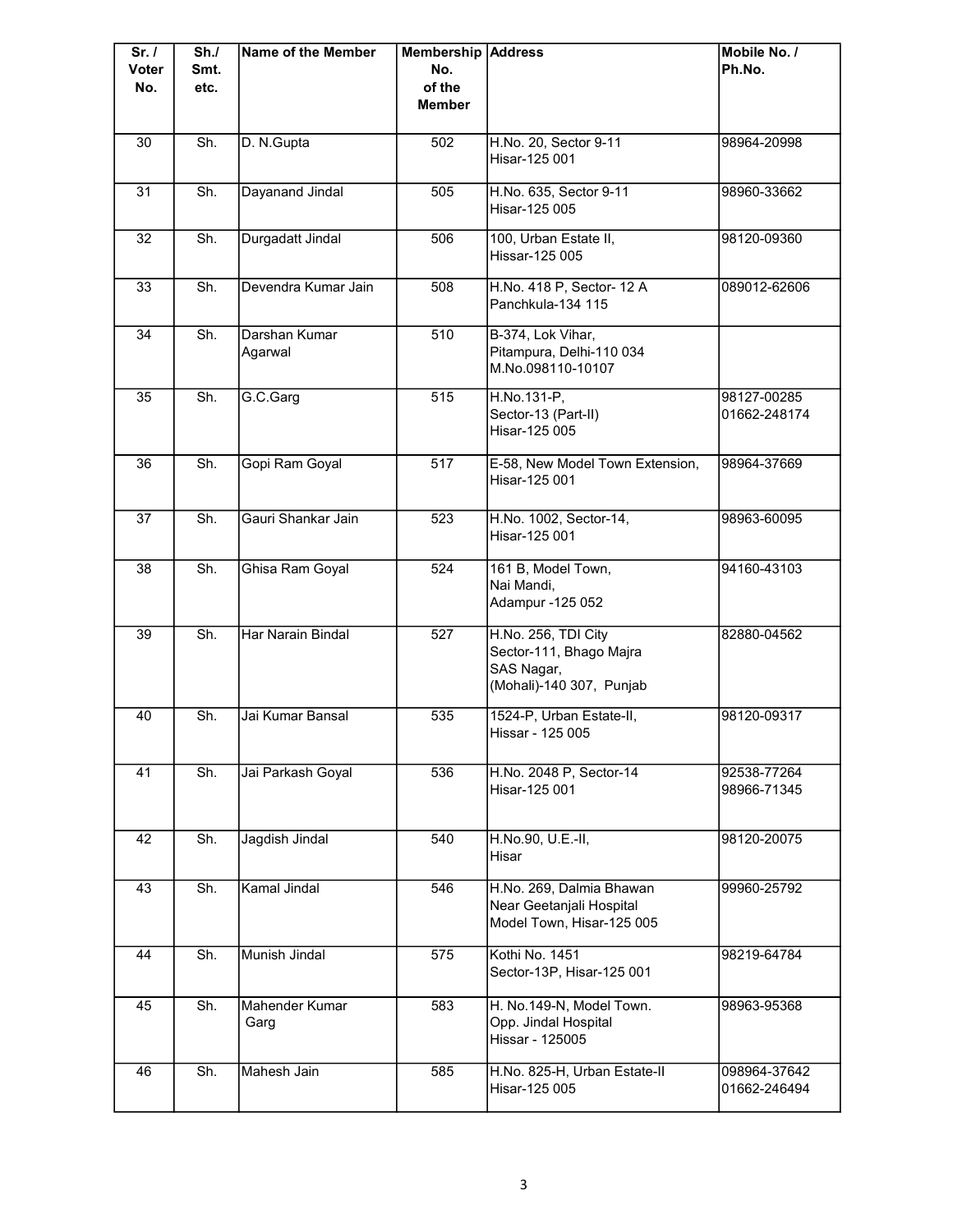| Sr. /<br>Voter  | Sh.<br>Smt.                | <b>Name of the Member</b>        | <b>Membership Address</b><br>No. |                                                                                  | Mobile No. /<br>Ph.No.       |
|-----------------|----------------------------|----------------------------------|----------------------------------|----------------------------------------------------------------------------------|------------------------------|
| No.             | etc.                       |                                  | of the<br><b>Member</b>          |                                                                                  |                              |
| 47              | $\overline{\mathsf{Sh}}$ . | Man Mohan Gupta                  | 586                              | H. No. 1197, Urban Estate-II,<br>Hissar -125 005                                 | 98964-95444                  |
| 48              | $\overline{\mathsf{Sh}}$ . | Om Parkash Bansal                | 606                              | H.No.8, Bansal Bhawan<br>Model Town,<br>Bhuna-125 111 Fatehabad)                 | 94160-42242                  |
| 49              | Sh.                        | Om Parkash<br>Aggarwal           | 607                              | House No.E-110<br>Jindal Hospital Road,<br>Model Town, Hissar                    | 98960-59011                  |
| 50              | Sh.                        | Prem Chand Mittal<br>(Adv.)      | 609                              | 635, Urban Estate II,<br>Hissar-125 005                                          | 98964-45543                  |
| 51              | Sh.                        | Poonam Chand<br>Jain             | 621                              | H.No. 1637, Urban Estate-II,<br>Hissar-125 005 (Haryana)                         | 98964-37828                  |
| 52              | Sh.                        | <b>Purshottam Dass</b><br>Gupta  | 624                              | H.No. 1251, Sector 9-11<br>Hisar-125 005                                         | 98960-99127<br>98960-59027   |
| $\overline{53}$ | Sh.                        | Pawan Kumar<br>Jindal            | 625                              | H.No. 1525, Sector-13<br>Hisar-125 005                                           | 94164-88819                  |
| 54              | Sh.                        | Pawan Jindal                     | 627                              | H.No. 535, Priti Nagar,<br>Near:Balsamand Road<br>Malik Chowk,<br>Hissar-125 001 | 092541-00673<br>01662-236530 |
| 55              | Sh.                        | Pardeep Bansal                   | 631                              | 1627, Sector-13<br>Hissar-125005                                                 | 93543-11124                  |
| 56              | Sh.                        | Rama Nand Jindal<br>(Nalwa Wale) | 640                              | Kothi No.8, Scheme No.6,<br>Model Town,<br><b>Hissar-125005</b>                  | 98120-20159                  |
| 57              | Sh.                        | Ram Kishan Bansal                | 650                              | House No. 47E<br>Model Town,<br>Near Govt. High School<br>Hisar- 125005          | 99920-18695                  |
| 58              | Sh.                        | Ravi Gupta                       | 652                              | H.No.20, Sector 9-11<br>Hissar-125 005                                           | 98964-20999                  |
| 59              | Sh.                        | Rajinder Parsad<br>Garg          | 653                              | H.No. 252, Ward No.25<br>Near: Arya Samaj Mandir<br>Model Town, Hisar-125 005    | 98960-46054                  |
| 60              | Sh.                        | Rajender Gupta /<br>Garg         | 654                              | 41, Bank Colony<br>Opp. Town Park, Hissar                                        | 93543-10177<br>01662-236205  |
| 61              | Sh.                        | Ramesh Kumar<br>Jindal           | 656                              | H.No. 287, Sector -13<br>Hisar-125 005                                           | 98120-23517                  |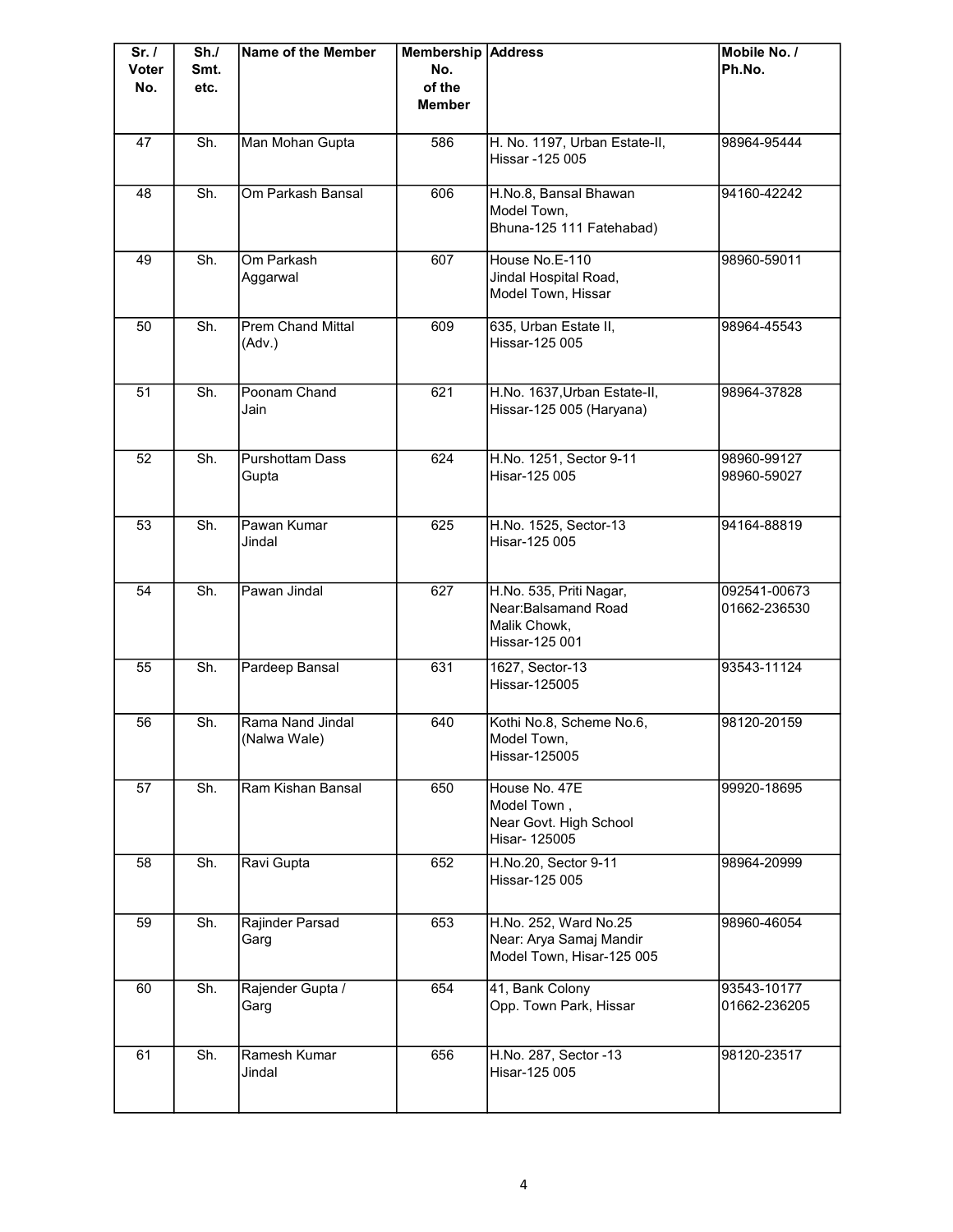| Sr. /<br>Voter  | Sh.<br>Smt.                | <b>Name of the Member</b> | <b>Membership</b><br>No. | <b>Address</b>                                                              | Mobile No. /<br>Ph.No.      |
|-----------------|----------------------------|---------------------------|--------------------------|-----------------------------------------------------------------------------|-----------------------------|
| No.             | etc.                       |                           | of the<br><b>Member</b>  |                                                                             |                             |
|                 |                            |                           |                          |                                                                             |                             |
| 62              | Sh.                        | Roshan Lal Jindal         | 663                      | C-7, Jindal Old Staff Colony<br>OP Jindal Marg<br>Hissar-125 005            | 82959-42344                 |
| 63              | $\overline{\mathsf{Sh}}$ . | Rakesh Kumar Garg         | 664                      | Flat No. B-071, DLF<br>New Town Heights,<br>Sector-86,<br>Gurugaram-122 004 | 88263-12525                 |
| 64              | $\overline{\mathsf{Sh}}$ . | Rajender Kumar<br>Jain    | 666                      | Kothi No. 138, Sector-16<br>Hisar-125 005                                   | 098964-95446                |
| 65              | Sh.                        | Ram Dayal Goel            | 678                      | H.No. 241, UE-II,<br>Hisar-125 005                                          | 98968-00335                 |
| 66              | $\overline{\mathsf{Sh}}$ . | Ramesh Chander<br>Goyal   | 680                      | 20 RSD Colony<br>Sirsa-125 055                                              | 94160-49757<br>92537-00005  |
| 67              | Sh.                        | Ramesh Goyal              | 681                      | <b>Suncity House</b><br>H.No.145-A, Prem Nagar<br>Ekta Park, Hisar-125 001  | 98963-32711<br>01662-272711 |
| 68              | Sh.                        | Radhey Shyan Arya         | 682                      | Kath Mandi, Hisar-125 001<br>M.No.094160-48528                              | 94160-48528                 |
| 69              | Sh.                        | Rishi Kesh Garg           | 687                      | H.No. 173, Ward No. 10<br>Anaj Mandi, Ratia-125 051                         | 94160-46511                 |
| 70              | Sh.                        | Sheo Ram Aggarwal         | 699                      | Chairman, The Aryan School, Kaimri<br>Road,<br>Opp. Sector-15-A, Hisar      | 92551-61400                 |
| 71              | Sh.                        | Satinder Kumar            | 700                      | H.No. 87, Jindal Chowk<br>UE-II, Hisar-125 005                              | 98964-20075                 |
| 72              | $\overline{\mathsf{Sh}}$ . | Sushil Bansal             | 708                      | H.No. 1427, UE-II<br>Opp. New Yashoda Public School,<br>Hisar-125 005       | 98964-37699                 |
| 73              | Sh.                        | Salig Ram Gupta<br>(Garg) | 709                      | Kothi No.20, U.E-II<br>Hisar-125 005                                        | 94165-93800                 |
| $\overline{74}$ | Sh.                        | Shyam Lal Jindal          | 710                      | H.No. 1518, Sector-13<br>Hisar-125 005                                      | 98123-35974                 |
| 75              | Sh.                        | Subhash Jindal            | $\overline{712}$         | 212, Urban Estate-II<br>Hissar-125 005                                      | 98966-51302<br>99914-32999  |
| 76              | Sh.                        | Sita Ram Jindal           | $\overline{715}$         | Magnica Steel,<br>Barwala Road,<br>Hisar-125 001                            | 92544-39748                 |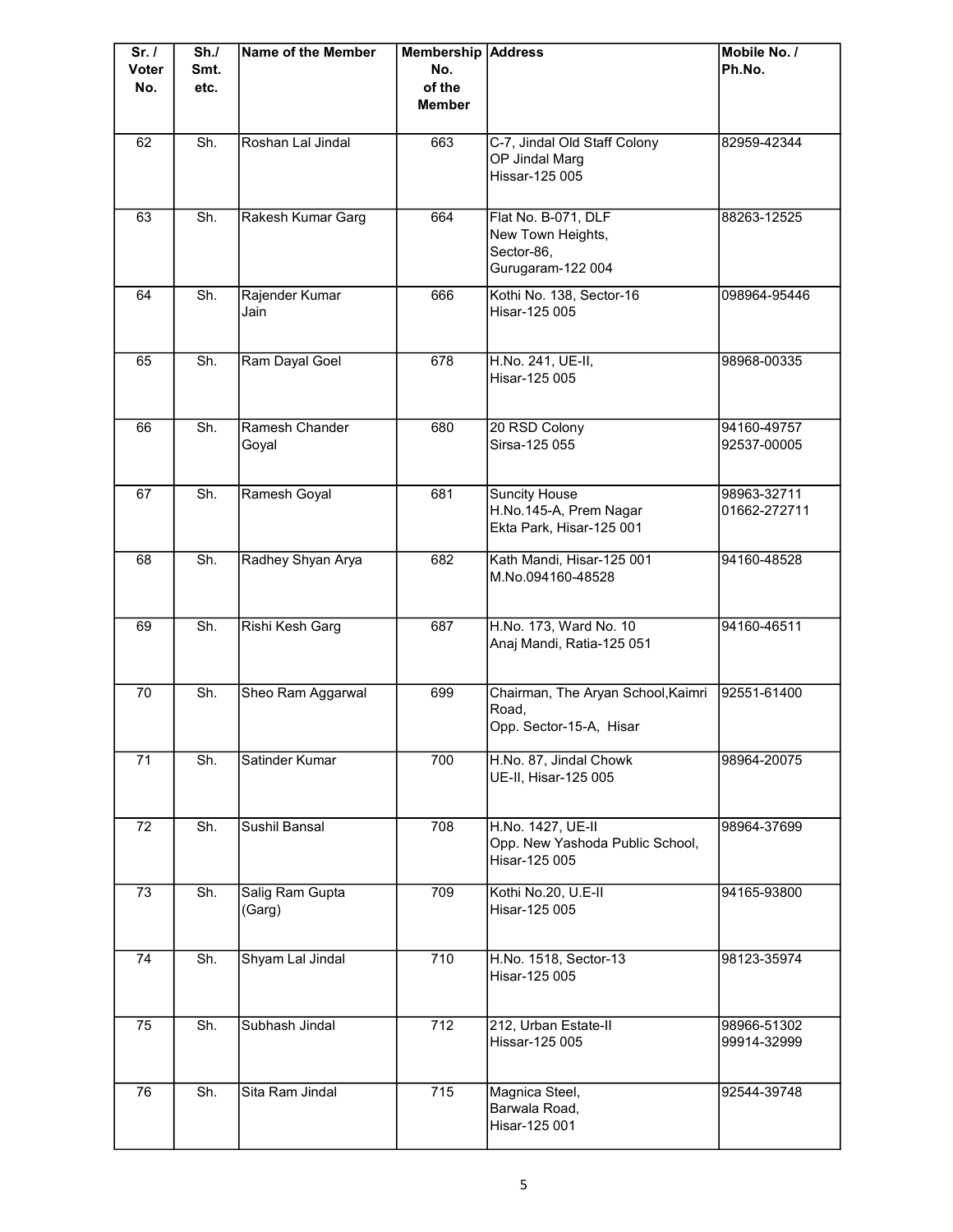| Sr.1<br>Voter<br>No. | Sh./<br>Smt.<br>etc.       | Name of the Member         | Membership<br>No.<br>of the<br><b>Member</b> | <b>Address</b>                                                                            | Mobile No. /<br>Ph.No.                      |
|----------------------|----------------------------|----------------------------|----------------------------------------------|-------------------------------------------------------------------------------------------|---------------------------------------------|
| 77                   | Sh.                        | Sanjay Kumar Goyal         | 724                                          | H.No.G-32, Ground Floor<br>South City-2<br>Gurugram-122 018                               | 96500-49853                                 |
| $\overline{78}$      | Sh.                        | Sushil Kumar Mittal        | 757                                          | Aditya Agro Industry<br>Industrial Area,<br>Sirsa- 125 055 (Haryana)                      | 92150-49853<br>01666-237753                 |
| 79                   | $\overline{\mathsf{Sh}}$ . | Vipin Goyal                | 761                                          | H.No. 1171, Ward No.1<br>Sector-14, Sirsa Road<br>Hisar-125 001                           | 94663-51000                                 |
| 80                   | Sh.                        | Vikas Gupta                | 779                                          | C-47, Gate No.4<br><b>Mahendru Enclave</b><br>GT Road, Model Town<br>Delhi-110 009        | 93501-34144<br>98101-07997                  |
| 81                   | $\overline{\mathsf{Sh}}$ . | V. K. Goel                 | 781                                          | H. No. 116, Gali No.4,<br>Jawahar Nagar,<br><b>Hissar-125001</b>                          | 98963-95358                                 |
| 82                   | Sh.                        | Vijay Kishan<br>Agarwal    | 783                                          | H.No. 139, M.C. Colony<br>Rohtak Road<br>Bhiwani-127 021                                  | 92158-58852<br>01664-242244                 |
| 83                   | $\overline{\mathsf{Sh}}$ . | Vazir Mittal               | 787                                          | B-17, Jindal Old Staff Colony, OP<br>Jindal Marg<br>Hisar-125 001                         | 98960-34155                                 |
| 84                   | Sh.                        | Pritam Parkash<br>Aggarwal | 808                                          | H.No. 413, Sector-13<br>Hisar-125 005                                                     | 98960-47763<br>01662-246402<br>01662-246763 |
| 85                   | Sh.                        | <b>Lilu Ram Mittal</b>     | 812                                          | H.No. 160-61,<br>M.C. Colony<br>Hisar-125 005                                             | 99960-24526                                 |
| 86                   | Sh.                        | Surender Kumar<br>Goel     | 878                                          | H.No.150, Vijay Nagar<br>Hansi Road,<br>Bhiwani-127 021                                   | 093153-75443                                |
| 87                   | Sh.                        | Naveen Jindal              | 1087                                         | 6, Prithvi Raj Road,<br>New Delhi-110 011                                                 |                                             |
| 88                   | $\overline{\mathsf{Sh}}$ . | Ashwani Kumar Garg         | 1089                                         | H.No.15, U.E- II<br>Hissar- 125005                                                        | 98960-61571                                 |
| 89                   | Sh.                        | Shiv Kumar Singal          | 1090                                         | Kothi No. 76, 1st Floor<br>UE-II, Hisar-125 005                                           | 98120-25975<br>99967-84531                  |
| 90                   | Sh.                        | <b>Vivek Mittal</b>        | 1093                                         | Jindal Steel & Power Ltd.<br>Jindal Center<br>12, Bhikaji Cama Place<br>New Delhi-110 066 | 99712-82500                                 |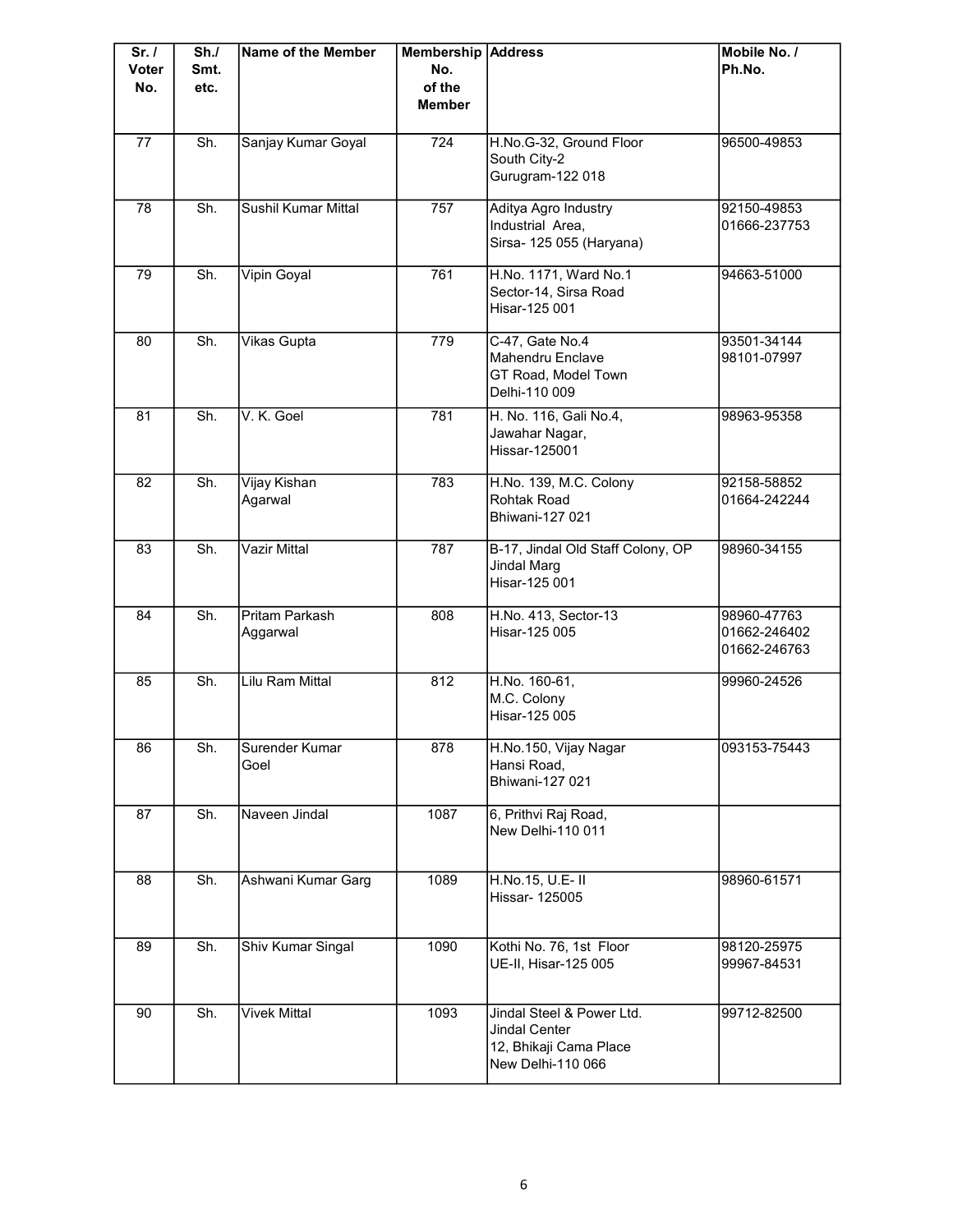| Sr.1<br>Voter<br>No. | Sh./<br>Smt.<br>etc. | Name of the Member             | Membership<br>No.<br>of the<br><b>Member</b> | <b>Address</b>                                                                                                 | Mobile No. /<br>Ph.No.       |
|----------------------|----------------------|--------------------------------|----------------------------------------------|----------------------------------------------------------------------------------------------------------------|------------------------------|
| 91                   | Sh.                  | R. L. Goyal                    | 1095                                         | 36, EBS Road<br>Maharaja Agrasen Colony<br>Hisar-125 001                                                       | 94666-11223                  |
| 92                   | Sh.                  | <b>Anand Goyal</b>             | 1098                                         | A-8, Antriksh Apartments<br>Rohini, Sector- 14,<br>Delhi-85                                                    | 85273-66444                  |
| 93                   | Sh.                  | Om Prakash Mittal              | 1101                                         | H.No. 47, Vidya Nagar,<br>E.B.S Road,<br>Hissar- 125001 (Haryana)                                              | 94166-25760                  |
| 94                   | Sh.                  | Pavan Goyal                    | 1104                                         | H.No. 303, Sector-6<br><b>Near Community Centre</b><br>HUDA, Hansi-125 033                                     | 098120-51193                 |
| 95                   | Sh.                  | Harish Singla                  | 1108                                         | Shop No.9,<br>Nai Anaj Mandi,<br>Kalawali -125 201(Sirssa)                                                     | 94160-49023                  |
| 96                   | Sh.                  | Jagmohan<br>Aggarwal           | 1115                                         | 28 New Berbal Wali Gali<br>Behind New Anaj Mandi<br>Ward No.5, Ladwa<br>Pin Code-136132<br>(Kurukshetra)       | 94164-67519                  |
| 97                   | Sh.                  | Hoshiari Mal<br>Bansal         | 1118                                         | Bansal Bhawan,<br>Kothi No.9<br>Devi Bhawan Colony<br>Akhari Wali Gali<br>Near Welcome Hotel,<br>Hisar-125 001 | 98124-34031<br>98962-94956   |
| 98                   | Sh.                  | Rajesh Singla                  | 1120                                         | 1721/8, Punni Cottage,<br>Vishnu Colony<br>Kurukshetra-136 118                                                 | 098121-53399<br>01744-292615 |
| 99                   | Sh.                  | Navneet Goyal<br>Advocate      | 1134                                         | 1330/11,<br>New Model Town<br>Ambala Road,<br>Kaithal-136 027                                                  | 98120-86754<br>01746-223049  |
| 100                  | Dr.                  | Subhash<br><b>Chand Bansal</b> | 1186                                         | <b>Bansal Nursing Home</b><br>Pundri-136 026,<br>Distt:Kaithal                                                 | 94164-80984<br>01746-270268  |
| 101                  | Sh.                  | <b>Ashok Bansal</b>            | 1199                                         | SCO 31,32 Huda Market<br><b>Bansal Emporium</b><br>Pundri-136 026, (Kaithal)                                   | 98963-71069                  |
| 102                  | Sh.                  | Banarasi Dass Gupta            | 1223                                         | 1956/2, Ward No. 19<br>Mohalla Rampura<br>Near Gita Bhawan, Hissar                                             | 94160-05075                  |
| 103                  | Sh.                  | Devinder Jindal                | 1228                                         | H.No. 598, Ward No.11<br>Nand Colony, No. 1,<br>Jindal House, Kaithal Road<br>Pehowa-136 128                   | 94160-88949<br>70152-87618   |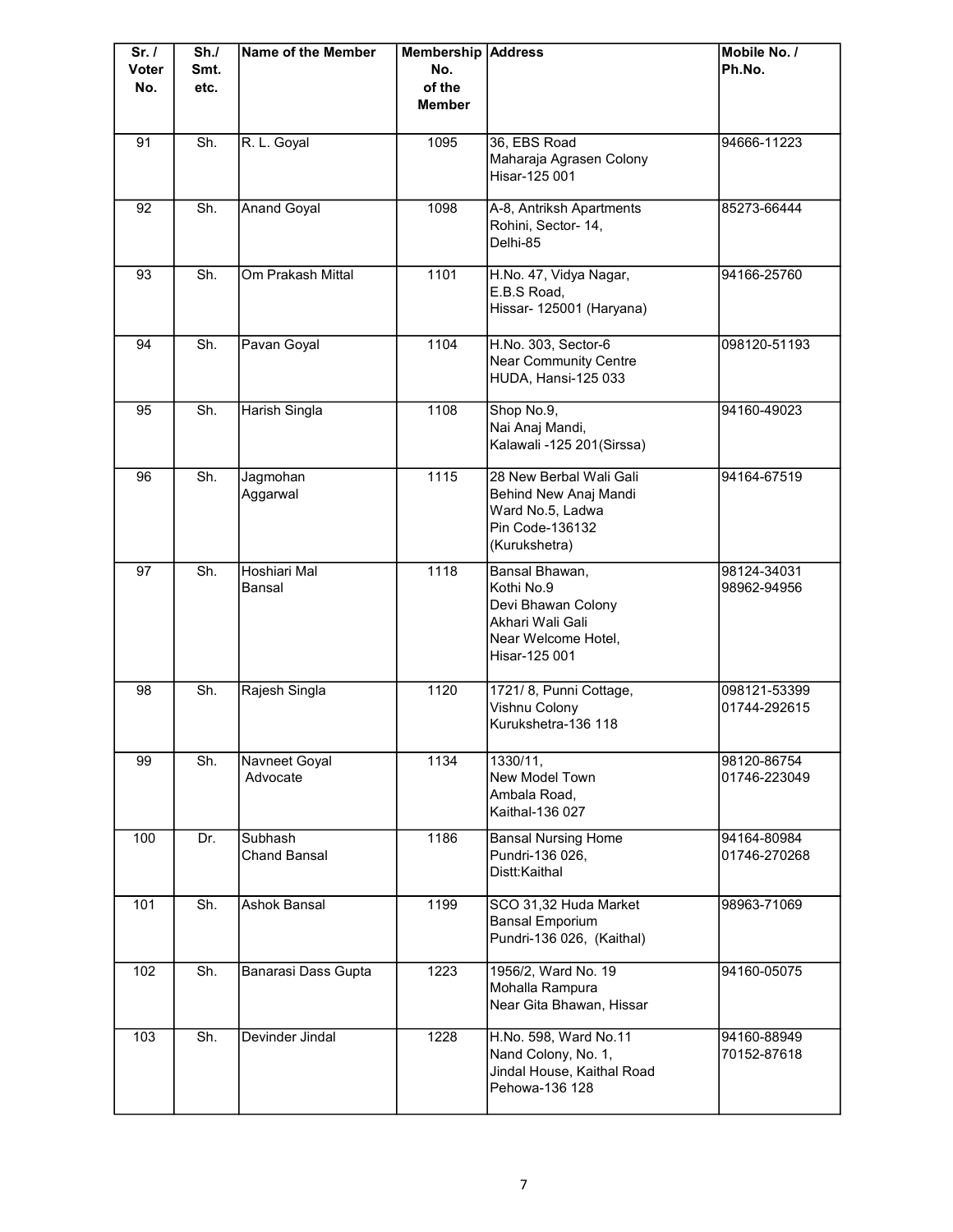| Sr. /<br>Voter<br>No. | Sh.<br>Smt.<br>etc.        | <b>Name of the Member</b> | <b>Membership Address</b><br>No.<br>of the<br>Member |                                                                                                       | Mobile No. /<br>Ph.No.       |
|-----------------------|----------------------------|---------------------------|------------------------------------------------------|-------------------------------------------------------------------------------------------------------|------------------------------|
| 104                   | $\overline{\mathsf{Sh}}$ . | <b>Jagdish Mittal</b>     | 1239                                                 | 26- B, Samay Vihar, Sector-13,<br>Rohini Delhi -110085                                                | 98183-47350                  |
| 105                   | Sh.                        | Krishan Bansal            | 1247                                                 | M/s Hanuman Agro Industries<br>Near Housing Board Colony Jind<br>Road,<br>Kaithal -136 027, (Haryana) | 94160-88800                  |
| 106                   | Sh.                        | Bajrang Dass Garg         | 1267                                                 | Kothi No. 982,<br>Sector-14, Hisar                                                                    | 92151-42070                  |
| 107                   | $\overline{\mathsf{Sh}}$ . | <b>Vinod Gupta</b>        | 1268                                                 | H.No.60, Pansarian Street<br>Gandhi Chowk,<br>Hisar- 125 001                                          | 92157-42742                  |
| 108                   | Dr.                        | Pardeep Goyal             | 1270                                                 | H.No. 2902, Sector 9-11<br>Hisar-125 001                                                              | 98121-30025<br>94163-54425   |
| 109                   | Sh.                        | <b>Manish Jindal</b>      | 1271                                                 | H.No.1525, Sector-13,<br>Hissar-125005                                                                |                              |
| 110                   | Sh.                        | Vijay Kumar<br>Agarwal    | 1272                                                 | #8, New Grain Market<br>Sirsa Road, Hisar-125 001                                                     | 92152-75003                  |
| 111                   | Sh.                        | Suresh Jain               | 1276                                                 | H.No.93, Jain Gali<br>Parmeshwari Villa,<br>Hisar-125 001                                             | 92554-48860                  |
| 112                   | $\overline{\mathsf{Sh}}$ . | Shreyans K. Jain          | 1277                                                 | 96, Dev Kunj<br>Gali Chhabildass,<br>Gandhi Chowk<br>Nagorigate, Hisar-125 001                        | 94162-39979<br>01662-232453  |
| 113                   | $\overline{\mathsf{Sh}}$ . | <b>Gulshan Singal</b>     | 1278                                                 | House No.10, Sector-13P,<br>Hissar-125 001                                                            | 98120-94748                  |
| 114                   | Sh.                        | Pawan Kumar Garg          | 1285                                                 | H.No. 569/10, Kila Bazar,<br>Near Union Bank of India<br>Hansi-125 033 (Haryana)                      | 98120-45082                  |
| 115                   | Sh.                        | Sehdev Arya               | 1286                                                 | H.No. 366, Mohna Mandi<br>FC College Road<br>Hisar-125 001                                            | 94160-41132                  |
| 116                   | Sh.                        | Sanat Kumar Bindal        | 1288                                                 | Bindals, H.No. 78/64,<br>New Katla Ramlaila<br>Khazanchian Bazar,<br>Hissar- 125001                   | 094162-43933<br>81680-73516  |
| 117                   | $\overline{\mathsf{Sh}}$ . | Tilak Jain                | 1290                                                 | H.No. 25/5, Bagri Chowk<br>Moti Bazar, Hisar-125 001                                                  | 98120-66781                  |
| 118                   | Dr.                        | Surinder Gupta            | 1292                                                 | 829, Gupta skin and Dental Clinic,<br>Opp. Budla Mandir<br>Rishi Nagar, Hisar-125001                  | 098120-45055<br>01662-231960 |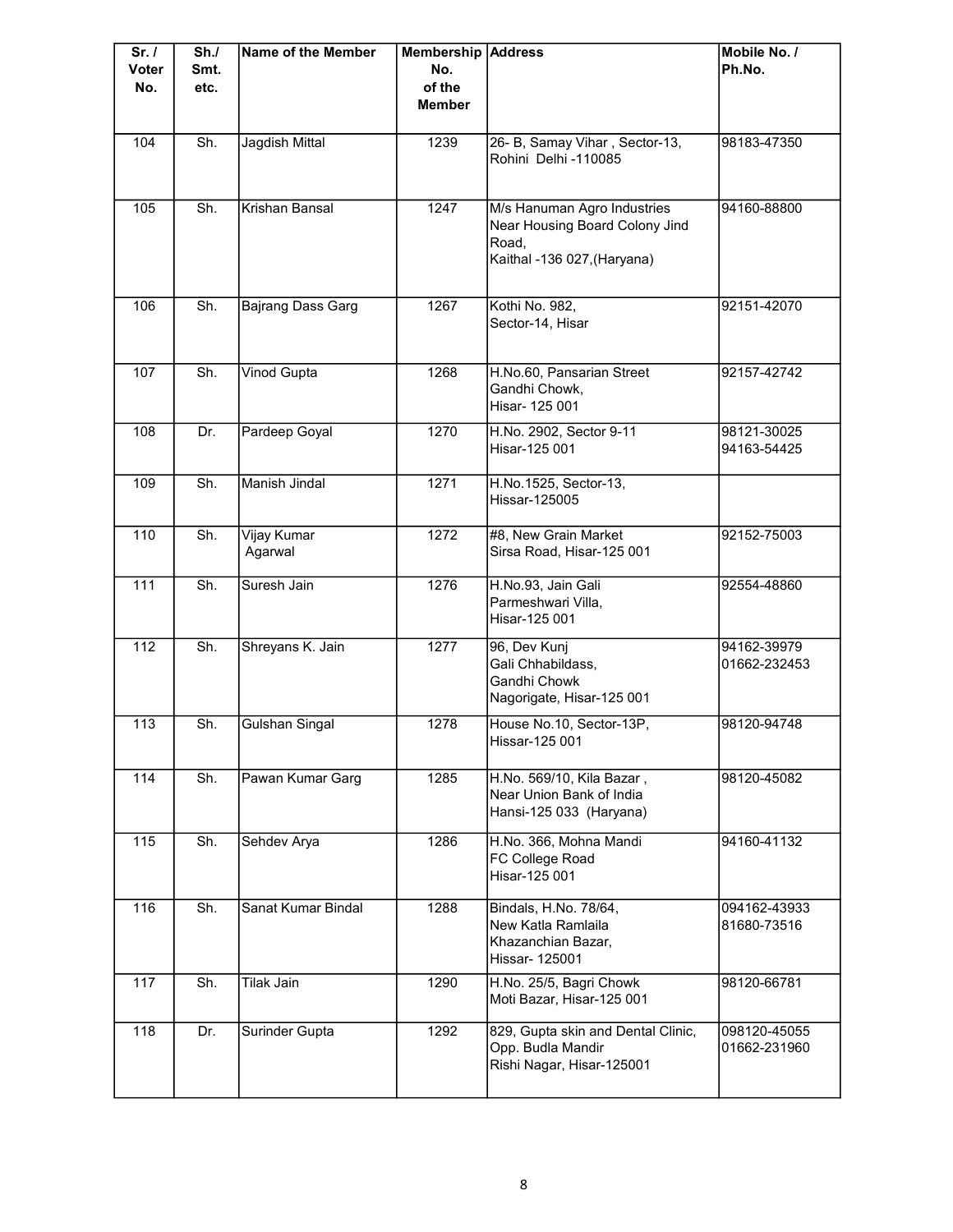| Sr. /<br>Voter<br>No. | Sh.<br>Smt.<br>etc.        | Name of the Member        | <b>Membership Address</b><br>No.<br>of the<br>Member |                                                                                   | Mobile No. /<br>Ph.No.                       |
|-----------------------|----------------------------|---------------------------|------------------------------------------------------|-----------------------------------------------------------------------------------|----------------------------------------------|
| 119                   | Dr.                        | Sucheta Gupta             | 1294                                                 | H.No. 1054, Sector-14<br>Hissar-125 001                                           | 94668-61176<br>01662-278994                  |
| 120                   | $\overline{\mathsf{Sh}}$ . | Ram Narayan<br>Maheshwari | 1301                                                 | H.No. 423, Sector 13,<br>Hisar- 125 005                                           | 94160-20755                                  |
| 121                   | Sh.                        | Bajrang Lal Goyal         | 1310                                                 | 494/15, Agarwal Colony<br>Hissar-125 001 Haryana                                  | 94161-40127                                  |
| 122                   | Sh.                        | Om Prakash Goyal          | 1321                                                 | 1877/18, Gali No.3.,<br>Mohalla Rampura,<br>Behind Elite Cinema,<br>Hisar-125 001 | 97286-60268                                  |
| 123                   | Sh.                        | Umesh Gupta               | 1322                                                 | 68, Bhamashah Nagar<br>Hissar-125 001                                             | 94163-03213                                  |
| 124                   | Sh.                        | <b>Anil Kumar Bansal</b>  | 1323                                                 | 62 New Anaj Mandi<br>Barwala- 125 121 (Hissar)                                    | 95181-10153                                  |
| 125                   | Sh.                        | Nand Kishore<br>Aggarwal  | 1324                                                 | Chinar Syntex Ltd.<br>13/21, Industrial Area<br>Bhiwani-127 021                   | 92159-29214<br>01664-245100,<br>01664-243517 |
| 126                   | Sh.                        | Sohan Lal Singla          | 1342                                                 | A-42, Rose Wood City<br>Sector-49<br>Gurgaon-122 018                              | 97188-00008                                  |
| 127                   | $\overline{\mathsf{Sh}}$ . | Ramesh Chand<br>Gupta     | 1351                                                 | H.No. 842, Sector-22<br>Gurgaon, Haryana- 122015                                  | 98186-83495                                  |
| 128                   | $\overline{\mathsf{Sh}}$ . | Ashok Garg                | 1359                                                 | H.No. 1853,<br>Sector-8, HBC<br>Kurukshetra-136 118                               | 94161-20907<br>98961-25667                   |
| 129                   | Sh.                        | Shri Ram Prakash          | 1363                                                 | R-7, Nehru Enclave (West)<br>Kalkaji, New Delhi-110 019                           | 98100-15770                                  |
| 130                   | Sh.                        | Suresh Kumar<br>Bansal    | 1367                                                 | H.No. 36/9, Delhi Gate<br>Ramayana Mohalla<br>Hansi-125 033                       | 098122-90453<br>01663-254253                 |
| 131                   | Sh.                        | Kailash Chander           | 1369                                                 | M/s Kailash Chander<br>Shanker Lal,<br>41 New Anaj Mandi,<br>Hansi-125 033        | 94160-44430<br>94160-41859                   |
| 132                   | Sh.                        | Ram Kumar<br>Rawalwasia   | 1384                                                 | Rawalwasia House<br>H.No. 121A/2,<br>Old Mandi Road,<br>Hisar- 125 001            | 092151-45027                                 |
| 133                   | $\overline{\mathsf{Sh}}$ . | Rajeev Satrodia<br>Garg   | 1414                                                 | 500, Priti Nagar,<br>Hisar-125001<br>M.No.99965-00058                             | 99965-00058<br>98962-71600                   |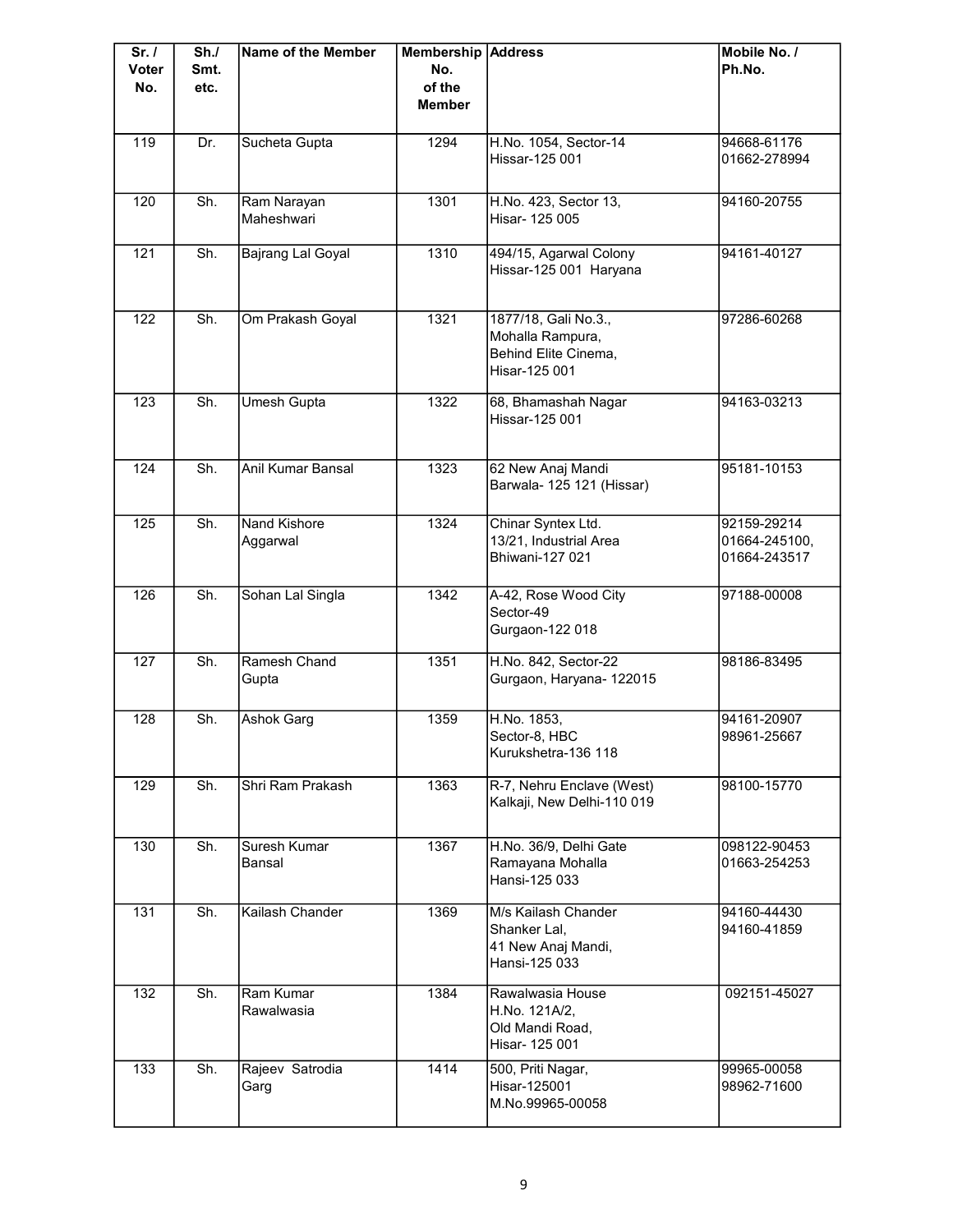| Sr. /<br>Voter<br>No. | Sh.<br>Smt.<br>etc.        | <b>Name of the Member</b>      | <b>Membership Address</b><br>No.<br>of the<br><b>Member</b> |                                                                                     | Mobile No. /<br>Ph.No.      |
|-----------------------|----------------------------|--------------------------------|-------------------------------------------------------------|-------------------------------------------------------------------------------------|-----------------------------|
| $\frac{134}{x}$       | $\overline{\mathsf{Sh}}$ . | <b>Mool Chand Gupta</b>        | 1426                                                        | H.No.70, Sector-7<br>Urban Estate,<br>Kurukshetra-136 118                           | 94160-30588<br>01744-226588 |
| 135                   | Sh.                        | M. K. Satrodia                 | 1428                                                        | H.No.243 Sector-13<br>Hisar -125 001                                                | 98960-95186                 |
| 136                   | Smt.                       | Shallu Jindal                  | 1431                                                        | 6 Prithvi Raj Road,<br>New Delhi                                                    |                             |
| 137                   | Smt.                       | Savitri Jindal                 | 1432                                                        | Jindal House,<br>O.P.Jindal Marg<br>Delhi Road, Hisar                               | 98964-95550                 |
| 138                   | Sh.                        | Munna Tayal<br>(Abhiram Tayal) | 1433                                                        | <b>Baldev Tayal Marg</b><br>Raghunath Bhawan, Hisar                                 | 98120-09344                 |
| 139                   | Dr.                        | Anurag Aggarwal                | 1434                                                        | 12-B, Sriram Road<br>Civil Lines, Delhi-54                                          | 98184-51946                 |
| 140                   | $\overline{\mathsf{Sh}}$ . | Rajiv Jain                     | 1435                                                        | G-22, Phase-I,<br>Ashok Vihar, New Delhi                                            | 95606-23000                 |
| 141                   | Sh.                        | <b>Nishant Baranwal</b>        | 1436                                                        | Tower-4, 705,<br>Sushant Estate,<br>Sector-52, Gurgaon                              | 88006-90255                 |
| 142                   | Sh.                        | Jawahar Goenka                 | 1437                                                        | Nand Tara Forum House<br>Oak Drive,<br>Mandi Road Sultanpur<br>Near:Mehrauli, Delhi | 98110-71847<br>011-26809460 |
| 143                   | Sh.                        | <b>Bhupender Goel</b>          | 1438                                                        | H.No.1822, Sector 9-11,<br>Hisar                                                    | 98150-87400                 |
| 144                   | Sh.                        | Vinod Aggarwal                 | 1439                                                        | H.No. 22, Sector-6,<br>Panchkula-134109                                             | 98140-02236                 |
| 145                   | Sh.                        | Ram Kishan Gupta               | 1440                                                        | 238, Urban Estate-II,<br>Hisar                                                      | 81308-00499                 |
| 146                   | Smt.                       | Nirmala Goel                   | 1441                                                        | 45/41, Punjabi Bagh (West),<br>New Delhi                                            | 93124-36659                 |
| 147                   | Sh.                        | Ramesh Agarwal                 | 1442                                                        | 496, Sainik Vihar, New Delhi-34                                                     | 98100-95949                 |
| 148                   | Sh.                        | Kapil Garg                     | 1443                                                        | E-257, Basement,<br>Greater Kailash-II, New Delhi-48                                | 92121-64946                 |
| 149                   | Smt.                       | Aruna Oswal                    | 1445                                                        | D-865, New Friends Colony<br>New Delhi-110 065                                      | 011-23715225                |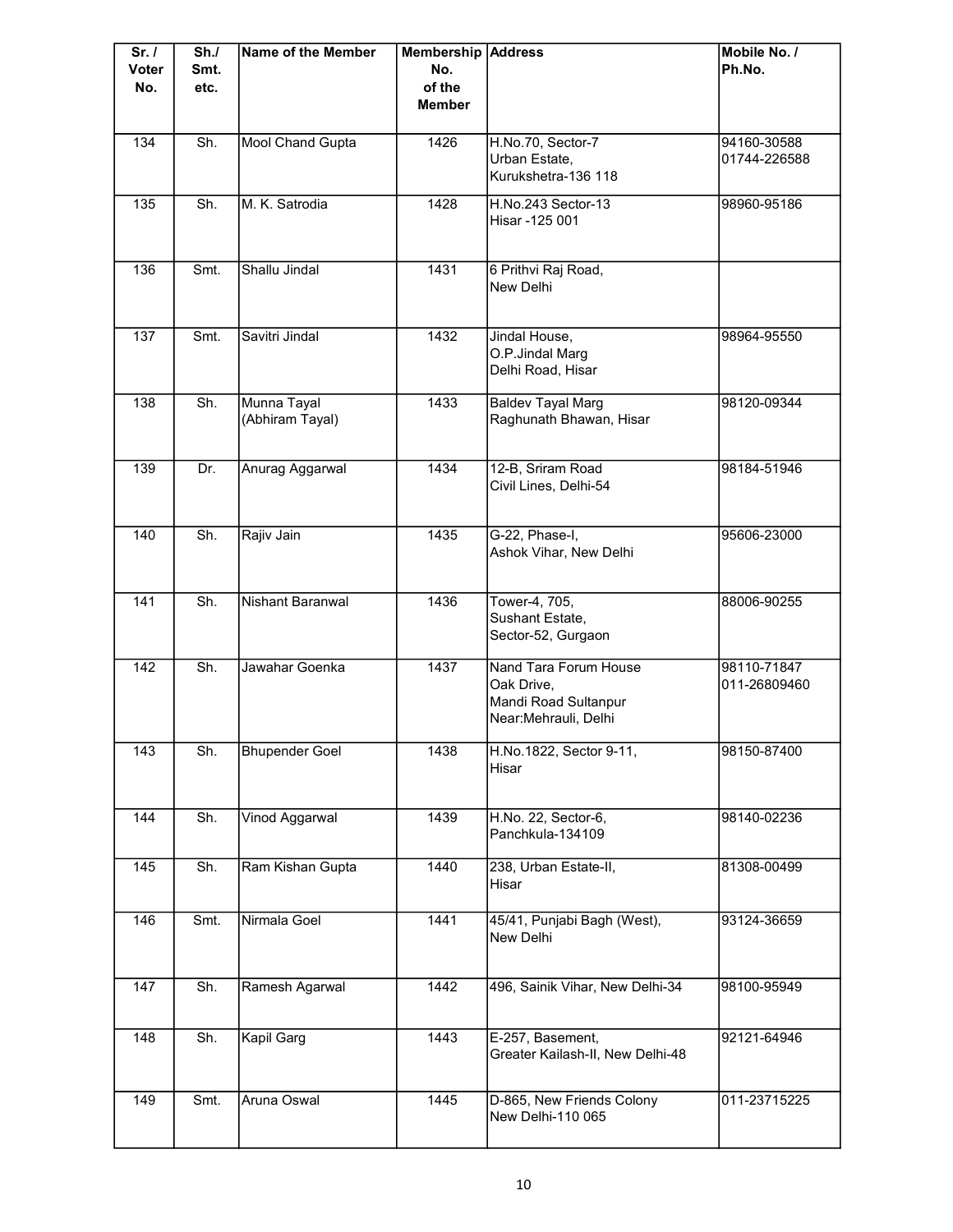| Sr. /<br>Voter<br>No. | Sh.<br>Smt.<br>etc.        | <b>Name of the Member</b>  | <b>Membership Address</b><br>No.<br>of the<br><b>Member</b> |                                                                                                                                        | Mobile No. /<br>Ph.No.       |
|-----------------------|----------------------------|----------------------------|-------------------------------------------------------------|----------------------------------------------------------------------------------------------------------------------------------------|------------------------------|
| 150                   | $\overline{\mathsf{Sh}}$ . | <b>Shael Oswal</b>         | 1446                                                        | D-865, New Friends Colony<br>New Delhi-110 065                                                                                         | 011-23715225                 |
| 151                   | Sh.                        | Shekhar Kumar<br>Sharda    | 1447                                                        | H.No.376, Sector-31,<br>Faridabad                                                                                                      | 98188-99370                  |
| 152                   | Sh.                        | Surender Prasad<br>Agarwal | 1448                                                        | AT-Agarkund, P.O. Kumardhubi,<br>Distt. Dhanbad, Jharkhand                                                                             | 94370-03584                  |
| 153                   | $\overline{\mathsf{Sh}}$ . | Anil Agarwal               | 1449                                                        | C/o Jindal Aluminium Ltd.<br>"Naturalle",<br>11- Green Avenue<br>Behind Sector D-III,<br>Bhatta Road, Vasant Kunj<br>New Delhi-110 070 | 088268-36644<br>011-26890962 |
| 154                   | Dr.                        | Rajesh Singla<br>(MDS)     | 1450                                                        | Singla Dental Care Hospital<br>Jindal Hospital Road, Near ITI, Hisar                                                                   | 98121-67543                  |
| 155                   | Sh.                        | Sunil Jain                 | 1451                                                        | C/o North Eastern Carrying<br>Corp. Ltd., NECC House,<br>9062/47, Ram Bagh Road,<br>Azad Market,<br>Delhi -110 006                     | 098110-11039<br>011-23517516 |
| 156                   | Sh.                        | Ashish Goyal               | 1455                                                        | H.No.121, Prem Nagar<br>Hisar-125 001 (Haryana)                                                                                        | 94160-23332                  |
| 157                   | Sh.                        | Madan Lal Bansal           | 1457                                                        | H.No.1007, Sector-14<br>Hisar-125 001                                                                                                  | 99910-00913                  |
| 158                   | Sh.                        | Ram Avtar Singal           | 1460                                                        | H.No. 117, Jain Gali<br>Mohalla Kazian,<br>Inside: Nagori Gate,<br>Hisar-125 001                                                       | 98963-12346                  |
| 159                   | Sh.                        | Narender Jindal            | 1461                                                        | H.No.73, Road No.41<br>West Punjabi Bagh,<br>Delhi-110 026                                                                             | 98100-11730<br>011-25221774  |
| 160                   | $\overline{\mathsf{Sh}}$ . | Neeraj Kumar Jindal        | 1462                                                        | H.No.71, Road No.41<br>West Punjabi Bagh,<br>Delhi-110 026                                                                             |                              |
| 161                   | Sh.                        | Pankaj Jindal              | 1463                                                        | H.No.71, Road No.41<br>Behind Punjabi Bagh West<br>West Punjabi Bagh<br>Delhi-110 026                                                  |                              |
| 162                   | Smt.                       | Sunita Jindal              | 1464                                                        | H.No.73, Road No.41<br>West Punjabi Bagh, Delhi-110 026                                                                                | 011-25220775<br>011-25223848 |
| 163                   | Smt.                       | Sushila Jindal             | 1465                                                        | H.No.73, Road No.41<br>West Punjabi Bagh<br>Delhi-110 026                                                                              | 098108-11730<br>011-25221774 |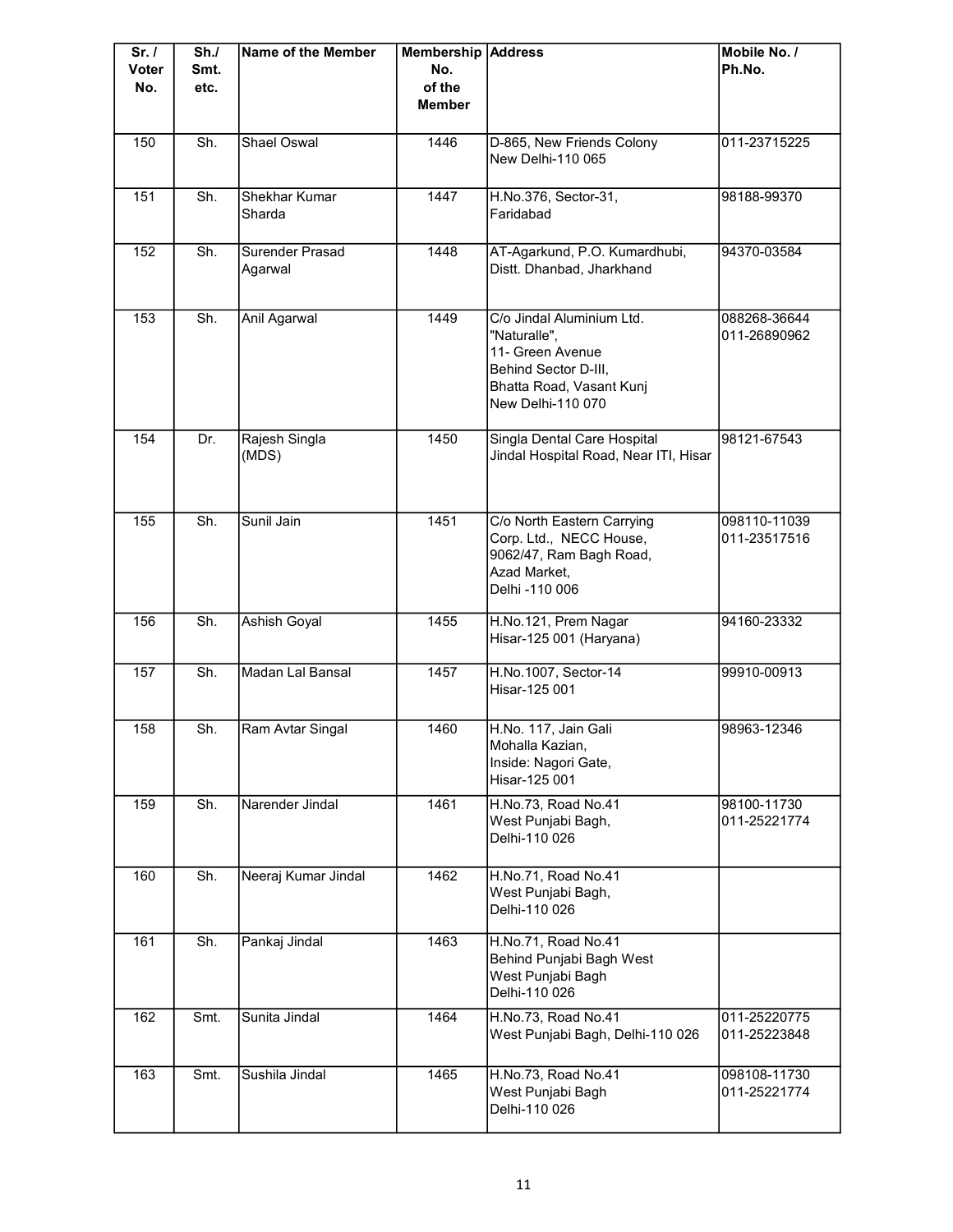| Sr. /            | Sh.                        | Name of the Member   | <b>Membership Address</b> |                                               | Mobile No. / |
|------------------|----------------------------|----------------------|---------------------------|-----------------------------------------------|--------------|
| Voter<br>No.     | Smt.<br>etc.               |                      | No.<br>of the             |                                               | Ph.No.       |
|                  |                            |                      | <b>Member</b>             |                                               |              |
|                  |                            |                      |                           |                                               |              |
| 164              | Sh.                        | Dharam Pal Jindal    | 1466                      | B-57, Greater Kailash -1                      | 0124-4624415 |
|                  |                            |                      |                           | New Delhi 110 048                             |              |
|                  |                            |                      |                           |                                               |              |
| 165              | Smt.                       | Savita Jindal        | 1467                      | B-57, Greater Kailash -1<br>New Delhi 110 048 | 0124-4624415 |
|                  |                            |                      |                           |                                               |              |
| 166              | Sh.                        | Saket Jindal         | 1468                      | B-57, Greater Kailash -1                      |              |
|                  |                            |                      |                           | New Delhi 110 048                             |              |
| 167              | Sh.                        | Raghav Jindal        | 1469                      | B-57, Greater Kailash -1                      | 0124-4624415 |
|                  |                            |                      |                           | New Delhi 110 048                             |              |
|                  |                            |                      |                           |                                               |              |
| 168              | Smt.                       | Shruti Raghav Jindal | 1470                      | B-57, Greater Kailash -1                      | 0124-4624415 |
|                  |                            |                      |                           | New Delhi 110 048                             |              |
| 169              | Sh.                        | Parth Jindal         | 1471                      | Jindal House, 32, Walkeshwar Road,            | 022-42863032 |
|                  |                            |                      |                           | Mumbai -400 006                               |              |
| 170              | $\overline{\mathsf{Sh}}$ . | Venkatesh Naveen     | 1472                      | 6, Prithvi Raj Road,                          | 011-49263700 |
|                  |                            | Jindal               |                           | New Delhi-110001                              |              |
| 171              | Sh.                        | Ajay Goel            | 1473                      | Shop No. 72B,                                 | 99911-50007  |
|                  |                            |                      |                           | Anaj Mandi Cheeka,                            |              |
|                  |                            |                      |                           | Distt. Kaithal                                |              |
| 172              | Sh.                        | Ajay Jindal          | 1474                      | H.No. 1562, UE-II,                            | 98122-37077  |
|                  |                            |                      |                           | Hisar-125 005                                 |              |
| 173              | Smt.                       | <b>Bandana Goel</b>  | 1475                      | 26/8 FM, Medical Campus,                      | 98961-20023  |
|                  |                            |                      |                           | PGIMS, Rohtak                                 |              |
| 174              | $\overline{\mathsf{Sh}}$ . | Kapil Mantri         | 1476                      | K-12, 1st Floor,                              | 98717-19255  |
|                  |                            |                      |                           | Rajouri Garden,                               | 011-49876366 |
|                  |                            |                      |                           | New Delhi-110 027                             |              |
| $\overline{175}$ | $\overline{\mathsf{Sh}}$ . | Krishan Kumar        | 1477                      | H.No. 54, Pocket A-1,                         | 98110-17667  |
|                  |                            | Garg                 |                           | Sector-8, Rohini, Delhi- 110 085              |              |
|                  |                            |                      |                           |                                               |              |
| 176              | Sh.                        | <b>Kuldip Bansal</b> | 1478                      | H.No. 22, 1st Floor,                          | 93154-65452  |
|                  |                            |                      |                           | Auto Market, Hisar- 125 001                   | 01662-277475 |
|                  |                            |                      |                           |                                               |              |
| 177              | Sh.                        | Manoj Bansal         | 1479                      | H.No. 1592-93,<br>U E - II, Hisar- 125 005    | 98121-81182  |
|                  |                            |                      |                           |                                               |              |
| 178              | $\overline{\mathsf{Sh}}$ . | Manoj Kumar          | 1480                      | Opp. Patram Rice Mill,                        | 92157-38064  |
|                  |                            | (CA)                 |                           | Canal Road, Near:PWD                          | 01684-241642 |
|                  |                            |                      |                           | Narwana - 126116(Jind)                        |              |
| 179              | Sh.                        | Nrender Garg         | 1481                      | H.No. 79, Satya Nagar,                        | 98964-95490  |
|                  |                            |                      |                           | DN Colllege Road, Hisar                       |              |
|                  |                            |                      |                           |                                               |              |
| 180              | $\overline{\mathsf{Sh}}$ . | Rajesh Garg          | 1482                      | H.No.56, Sector-105                           | 97290-27834  |
|                  |                            | (Advocate)           |                           | High Court Judge Colony,<br>Noida-201 301     |              |
|                  |                            |                      |                           |                                               |              |
| 181              | $\overline{\mathsf{Sh}}$ . | Rajesh Garg          | 1483                      | H.No. 2338, Sect- 14,<br>Hissar-125 001       | 98964-95547  |
|                  |                            |                      |                           |                                               |              |
|                  |                            |                      |                           |                                               |              |